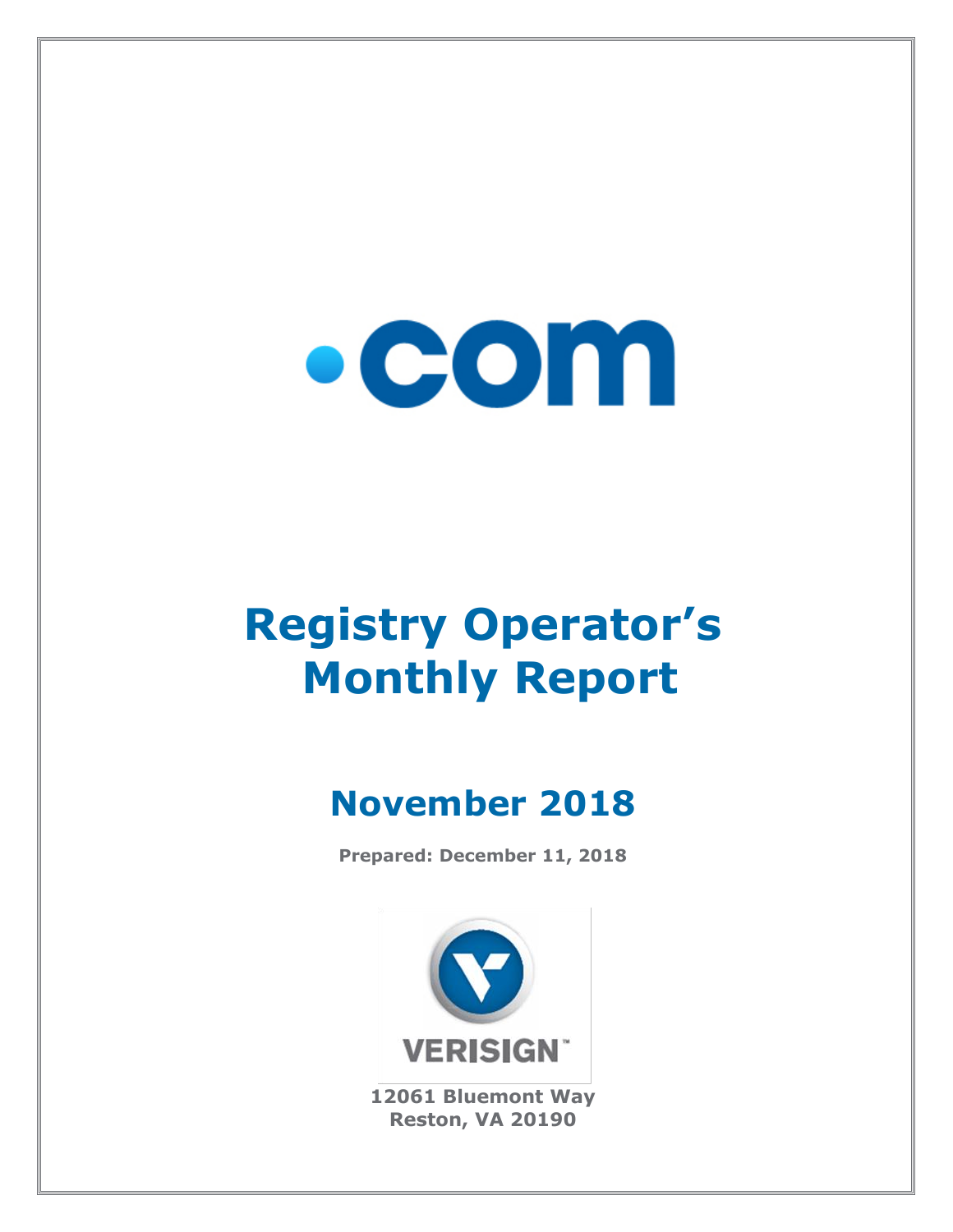As required by the ICANN/Verisign .com Registry Agreement (Section 3.1(c)(iv)), this report provides an overview of Verisign Registry activity through the end of the reporting month. The information is primarily presented in table and chart format with text explanations as deemed necessary. **The information is provided to satisfy requirements listed in Appendix 4 of the .com Registry Agreement.** Pursuant to the agreements, "ICANN shall use reasonable commercial efforts to preserve the confidentiality of the information reported until three months after the end of the month to which the report relates."

Information is organized as follows:

| 1. |                                                                            |  |
|----|----------------------------------------------------------------------------|--|
|    |                                                                            |  |
| 2. | Service Level Agreement Performance (Appendix 4, Item 2)  3                |  |
|    | Table 2 - .com Service Level Agreement Performance  4                      |  |
| 3. |                                                                            |  |
|    |                                                                            |  |
| 4. |                                                                            |  |
|    | Table 4 - Completed Shared Registration System Releases  5                 |  |
| 5. |                                                                            |  |
|    |                                                                            |  |
| 6. | Total Number of Transactions by Subcategory (Appendix 4, Item 6) 6         |  |
|    | Table 6.1 - Total Domain Name Transactions by Subcategory 6                |  |
|    | Table 6.2 - Total Name Server Write Transactions by Subcategory (millions) |  |
|    |                                                                            |  |
| 7. |                                                                            |  |
|    |                                                                            |  |
|    |                                                                            |  |
|    | 7(C). Registry Functions Activity Report (Appendix 4, Item 7C)  8          |  |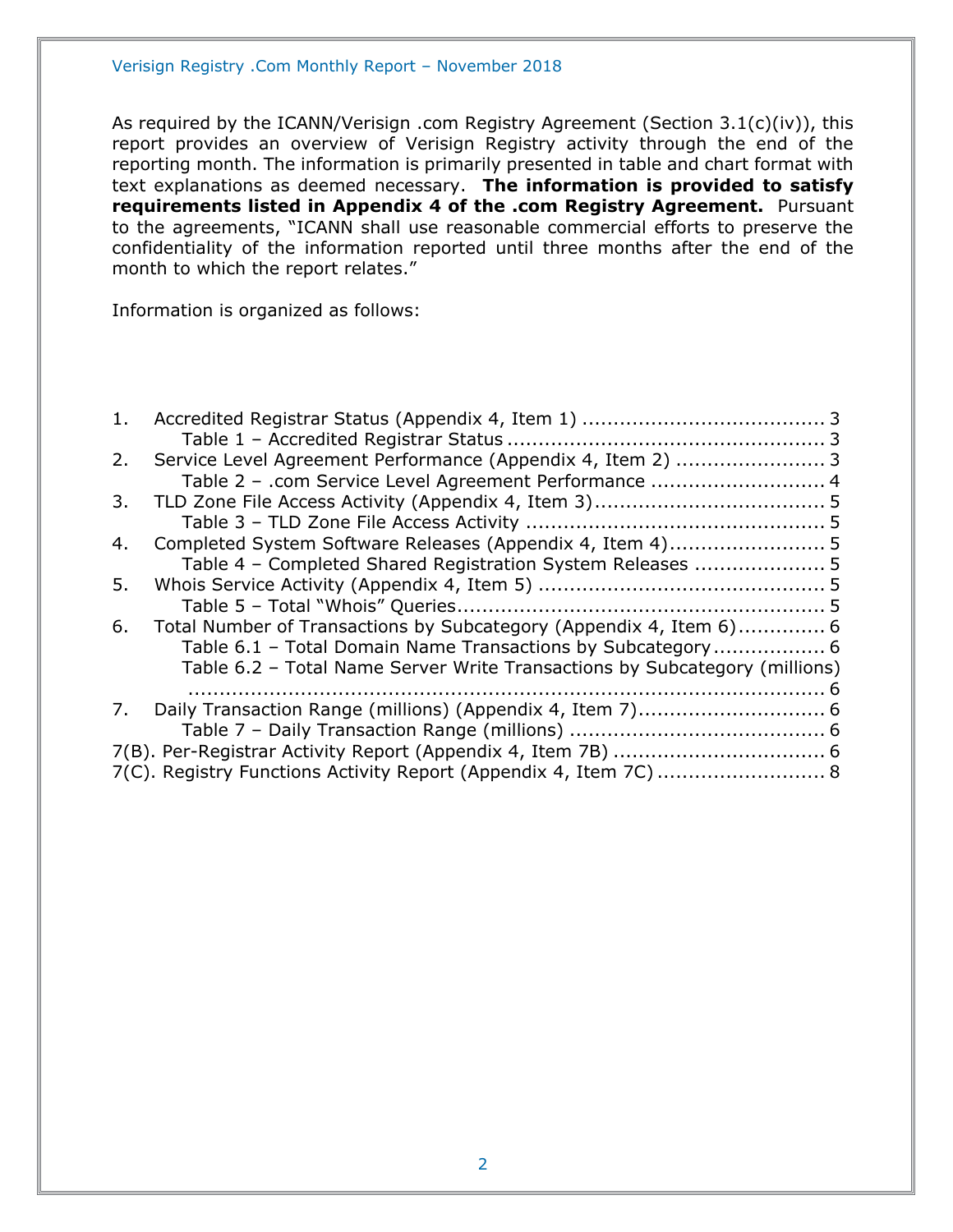#### <span id="page-2-0"></span>**1. Accredited Registrar Status (Appendix 4, Item 1)**

**Table 1** displays the current number and status of the ICANN accredited registrars. The registrars are grouped into three categories:

- 1. **Operational Registrars:** Those who have authorized access into the Shared Registration System (SRS) for processing domain name registrations.
- 2. **Registrars In The Ramp-Up Period:** Those who have received a password to access the Registry operational test and evaluation (OT&E) environment. The OT&E environment is provided to allow registrars to develop and test their systems with the SRS.
- 3. **Registrars In The Pre-Ramp-Up Period:** Those who have been sent a welcome letter from the Verisign Registry but have not yet executed the Registry Registrar Agreements and/or have not yet submitted a completed Registrar Information Sheet. In most cases registrars are sent welcome letters via overnight express mail or e-mail on the same day accreditation notification is received from ICANN.

<span id="page-2-1"></span>

| <b>Status</b>                    | # of COM Registrars |
|----------------------------------|---------------------|
| <b>Operational Registrars</b>    | 2384                |
| Registrars In Ramp-Up Period     |                     |
| Registrars In Pre-Ramp-Up Period |                     |
| Total                            | 2397                |

#### **Table 1 – Accredited Registrar Status**

#### <span id="page-2-2"></span>**2. Service Level Agreement Performance (Appendix 4, Item 2)**

**Table 2** compares Service Level Agreement (SLA) Requirements with Actual Performance for the reporting month. As required by the ICANN/Verisign .com Registry Agreement (Section 3.1(d)(ii)), the Verisign Registry is committed to provide service levels as specified in Appendix 7 of the .com Registry Agreement and to comply with the requirements of the SLA in Appendix 10 of the .com Registry Agreement. The SLAs are incorporated into the Verisign Registry Registrar Agreements that are executed with all operational registrars.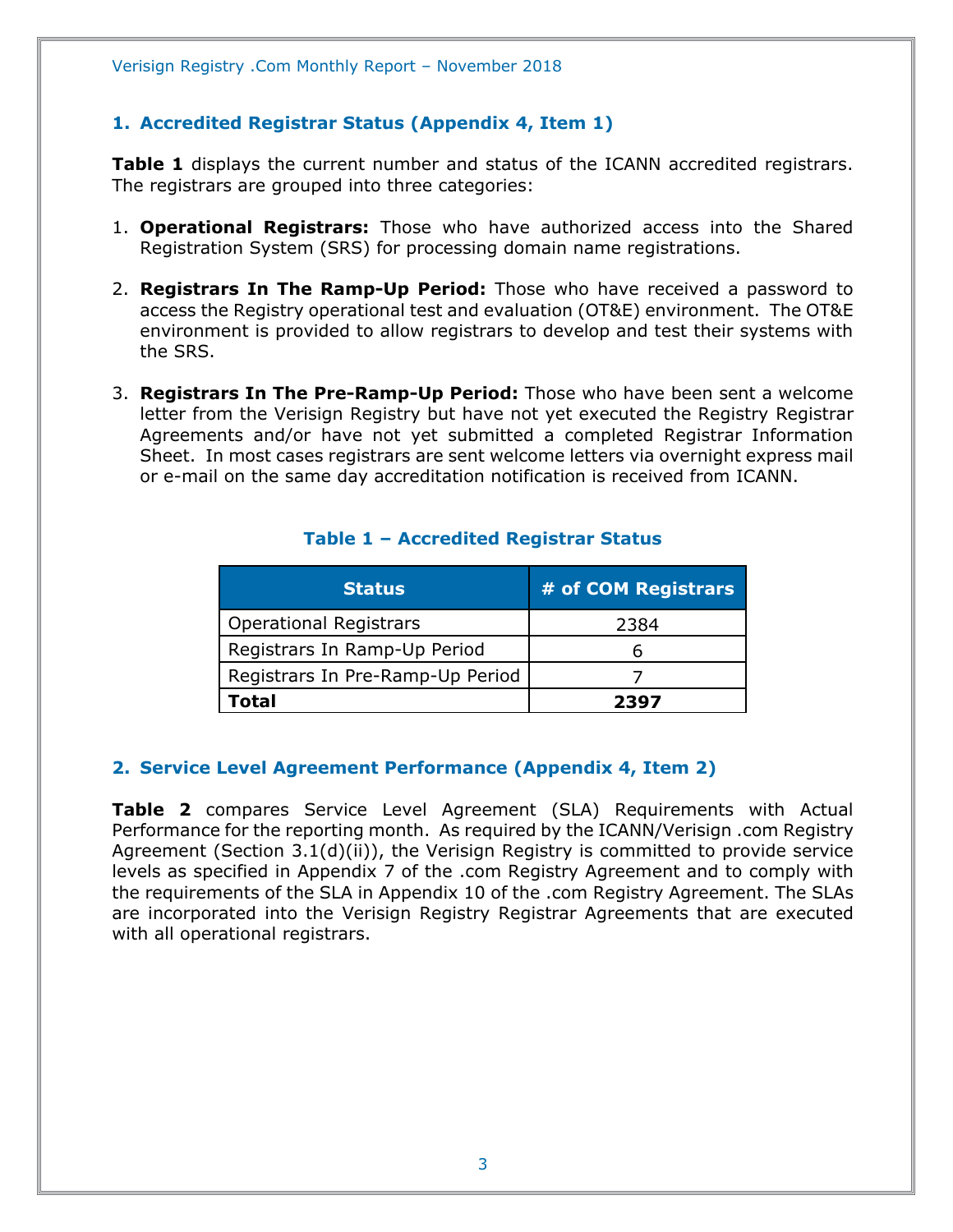# **Table 2 – .com Service Level Agreement Performance**

<span id="page-3-0"></span>

| <b>Metric</b>                        | .com SLA Requirement                       | <b>Actual Performance</b>                                 |  |  |  |  |
|--------------------------------------|--------------------------------------------|-----------------------------------------------------------|--|--|--|--|
| <b>Service Availability</b>          |                                            |                                                           |  |  |  |  |
|                                      | 99.99% Year                                | 99.99% - (9 minutes<br>Unplanned Downtime YTD)            |  |  |  |  |
| <b>SRS</b>                           | 30 Minutes/Month (Unplanned)               | 0 minutes (Unplanned)                                     |  |  |  |  |
| <b>DNS Name Server</b>               | 100% / Month                               | 100%                                                      |  |  |  |  |
| Whois                                | 100% / Month                               | 100%                                                      |  |  |  |  |
|                                      | <b>Planned Outage Duration</b>             |                                                           |  |  |  |  |
| SRS - Regular                        | 45 Minutes / Month                         | 0 hours 27 minutes                                        |  |  |  |  |
| SRS - Extended                       | 4 Hours (240 Minutes)<br>/ 1 Per Year      | 0 hours 00 minutes - Last<br>Outage Taken October<br>2016 |  |  |  |  |
| SRS - Extended                       | 8 Hours (480 Minutes)<br>/ 1 Every 3 Years | 0 minutes - None Taken<br>Since June 2005                 |  |  |  |  |
| <b>DNS Name Server</b>               | Not Allowed                                | 0 minutes                                                 |  |  |  |  |
| Whois                                | <b>Not Allowed</b>                         | 0 minutes                                                 |  |  |  |  |
|                                      | <b>Planned Outage Timeframe</b>            |                                                           |  |  |  |  |
| <b>SRS</b>                           | 0100 - 0900 UTC Sunday                     | 0100 - 0127 UTC Sunday<br>11/11/2018                      |  |  |  |  |
| <b>DNS Name Server</b>               | <b>Not Allowed</b>                         | Not Applicable                                            |  |  |  |  |
| Whois                                | <b>Not Allowed</b>                         | Not Applicable                                            |  |  |  |  |
|                                      | <b>Planned Outage Notification</b>         |                                                           |  |  |  |  |
|                                      | 30 Days General Maintenance                | 10/11/2018                                                |  |  |  |  |
|                                      | 90 Days Updates and                        |                                                           |  |  |  |  |
| <b>SRS</b>                           | Upgrades                                   | Not Applicable                                            |  |  |  |  |
| <b>DNS Name Server</b>               | Not Allowed                                | Not Applicable                                            |  |  |  |  |
| Whois                                | <b>Not Allowed</b>                         | Not Applicable                                            |  |  |  |  |
|                                      | <b>Processing Time</b>                     |                                                           |  |  |  |  |
| <b>Check Domain</b><br>Average       | 25 milliseconds for 95%                    | 0.38 milliseconds                                         |  |  |  |  |
| Add / Create Domain<br>Average       | 50 milliseconds for 95%                    | 0.85 milliseconds                                         |  |  |  |  |
| Delete Domain<br>Average             | 100 milliseconds for 95%                   | 17.74 milliseconds                                        |  |  |  |  |
| Modify / Update<br>Domain Average    | 100 milliseconds for 95%                   | 15.22 milliseconds                                        |  |  |  |  |
| Whois Query                          | 5 milliseconds for 95%                     | 2.87 milliseconds                                         |  |  |  |  |
| <b>DNS Name Server</b><br>Resolution | 100 milliseconds for 95%                   | 1.58 milliseconds                                         |  |  |  |  |
|                                      | <b>Update Frequency</b>                    |                                                           |  |  |  |  |
| <b>DNS Name Server</b>               | 3 Minutes for 95%                          | 15.89 seconds                                             |  |  |  |  |
| Whois                                | 3 Minutes for 95%                          | 15.85 seconds                                             |  |  |  |  |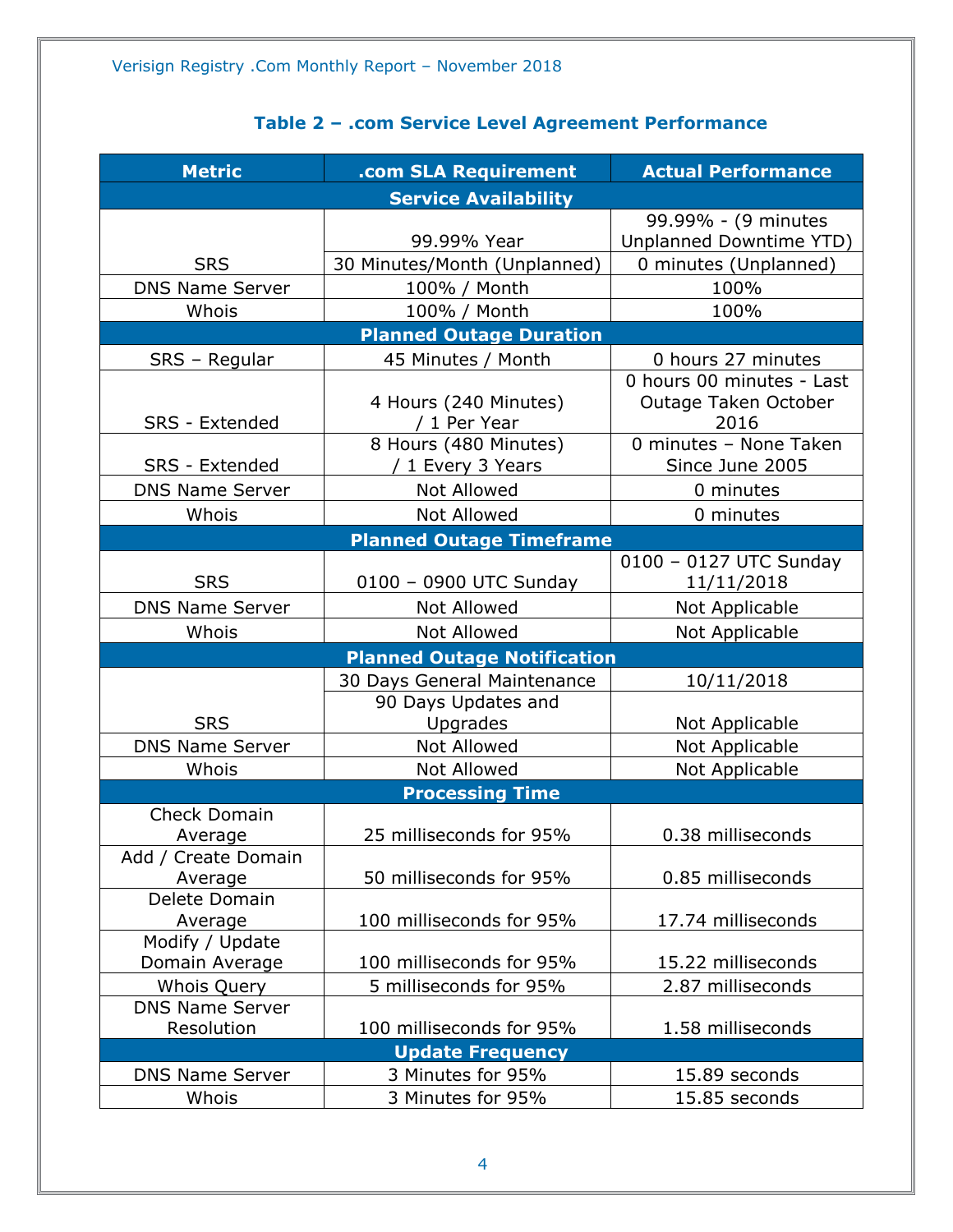#### <span id="page-4-0"></span>**3. TLD Zone File Access Activity (Appendix 4, Item 3)**

**Table 3** summarizes the zone file access activity for the current reporting month. As required by the ICANN/Verisign .com Registry Agreement (Section 3.1(c)(iii)), the Verisign Registry provides third parties bulk access to the zone files for the .com TLD.

<span id="page-4-1"></span>

|                                                           | <b>Number</b> |
|-----------------------------------------------------------|---------------|
| Total Zone File Access Passwords (End Of Previous Month)  | 1351          |
| New Zone File Access Passwords Issued                     | 18            |
| Total Zone File Access Passwords Disabled                 |               |
| Total Zone File Access Passwords (End Of Reporting Month) | 1369          |

#### **Table 3 – TLD Zone File Access Activity**

#### <span id="page-4-2"></span>**4. Completed System Software Releases (Appendix 4, Item 4)**

**Table 4** shows significant release(s) that occurred during the reporting month, as well as other relevant information. The Verisign Registry Shared Registration System (SRS) is continually being improved to better meet the needs of accredited registrars.

#### **Table 4 – Completed Shared Registration System Releases**

<span id="page-4-3"></span>

| <b>Release</b><br><b>Name</b> | <b>Features</b> | <b>Complete Date</b> |
|-------------------------------|-----------------|----------------------|
| None                          | None            | <b>None</b>          |

#### <span id="page-4-4"></span>**5. Whois Service Activity (Appendix 4, Item 5)**

<span id="page-4-5"></span>**Table 5** shows the number of Whois queries during the reporting month separated by service. The "Web-based Whois" column depicts ACTUAL numbers where all other categories are shown in millions.

#### **Table 5 – Total "Whois" Queries**

| In Millions          |                      |                  |
|----------------------|----------------------|------------------|
|                      |                      | <b>Web-based</b> |
| <b>Total Queries</b> | <b>Whois Port-43</b> | Whois            |
| 52,431.6             | 52,430.8             | 820,297          |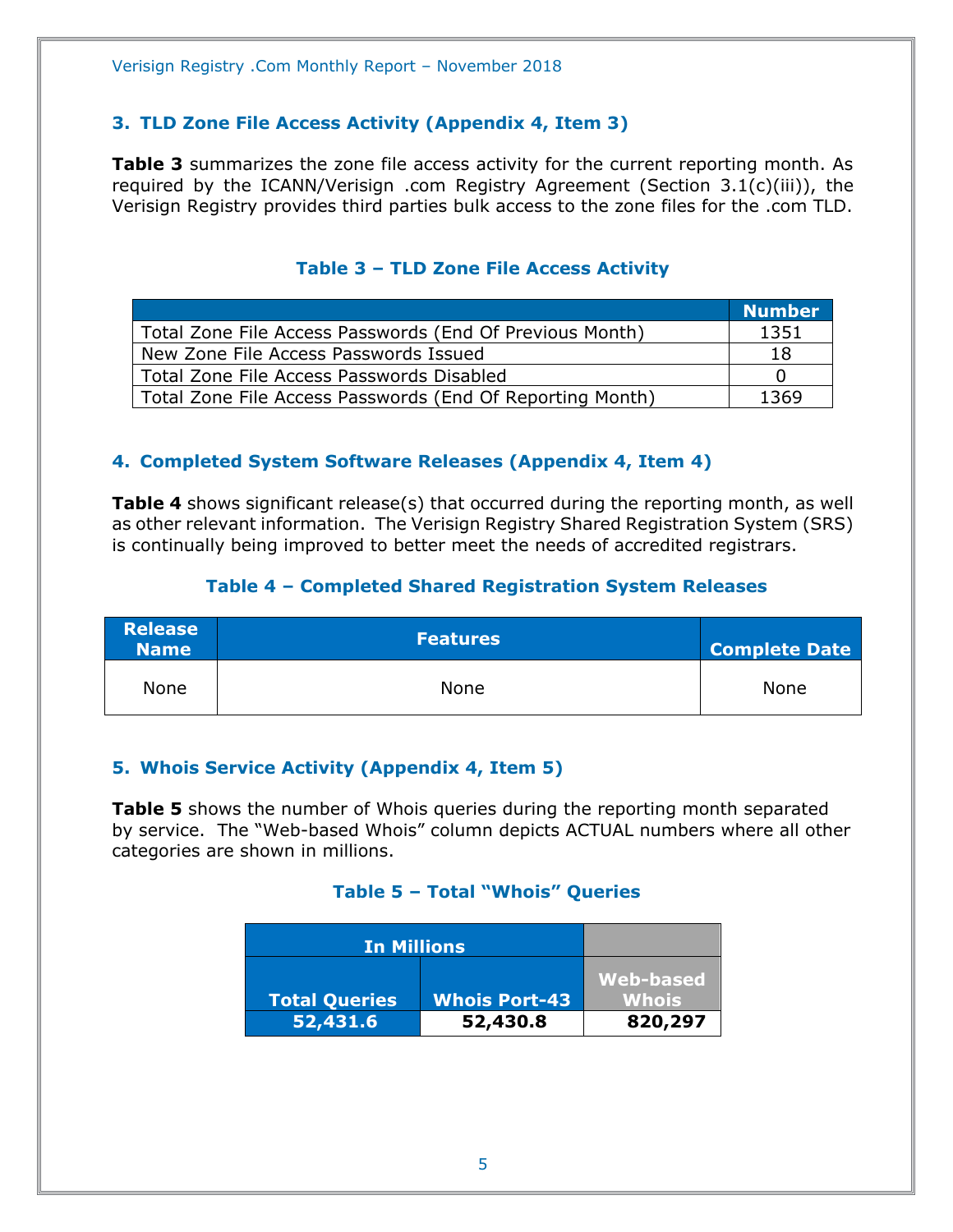#### <span id="page-5-0"></span>**6. Total Number of Transactions by Subcategory (Appendix 4, Item 6)**

**Table 6.1** shows the number of domain name 'write' transactions in subcategories and the number of check transactions. The "Restore" column depicts ACTUAL numbers where all other categories are shown in millions. **Table 6.2** on the next page shows the number of name server "write" transactions by subcategory.

**Table 6.1 – Total Domain Name Transactions by Subcategory**

<span id="page-5-1"></span>

| <b>In Millions</b>                                  |            |     |      |     |                                 |         |
|-----------------------------------------------------|------------|-----|------|-----|---------------------------------|---------|
| <b>Total</b><br>$\blacksquare$ Write $\blacksquare$ | <b>Add</b> |     |      |     | Delete Modify Renew Trans Check | Restore |
| $1,552.6$ 1,493.3                                   |            | 3.0 | 51.3 | 3.8 | .499.0                          | 6954    |

#### <span id="page-5-2"></span>**Table 6.2 – Total Name Server Write Transactions by Subcategory (millions)**

| Total |      | <b>Delete</b> |  |
|-------|------|---------------|--|
|       | . 49 | 09            |  |

#### <span id="page-5-4"></span><span id="page-5-3"></span>**7. Daily Transaction Range (millions) (Appendix 4, Item 7)**

#### **Table 7 – Daily Transaction Range (millions)**

| Total'              | <b>Daily</b> | <b>Daily</b> | <b>Daily</b>   |
|---------------------|--------------|--------------|----------------|
| <b>Transactions</b> | Max          | Min          | <b>Average</b> |
| 4,445.4             | 185          |              | '48            |

#### <span id="page-5-5"></span>**7(B). Per-Registrar Activity Report (Appendix 4, Item 7B)**

The table below defines the fields that are included in the .COM Per-Registrar Activity Report, which is provided under separate cover.

| <b>Field Name</b> | <b>Notes</b>                                                      |
|-------------------|-------------------------------------------------------------------|
| registrar-name    | Registrar's Full Corporate Name As Registered with IANA           |
| iana-id           | http://www.iana.org/assignments/registrar-ids                     |
| total-domains     | Total domains under sponsorship                                   |
| total-            | <b>Total Name Servers Registered</b>                              |
| nameservers       |                                                                   |
| net-adds-1-yr     | number of domains successfully registered with an initial term of |
|                   | one year (and not deleted within the add grace period)            |
| net-adds-2-yr     | Number of domains successfully registered with an initial term of |
|                   | two years (and not deleted within the add grace period)           |
| net-adds-3-yr     | Number of domains successfully registered with an initial term of |
|                   | three years (and not deleted within the add grace period)         |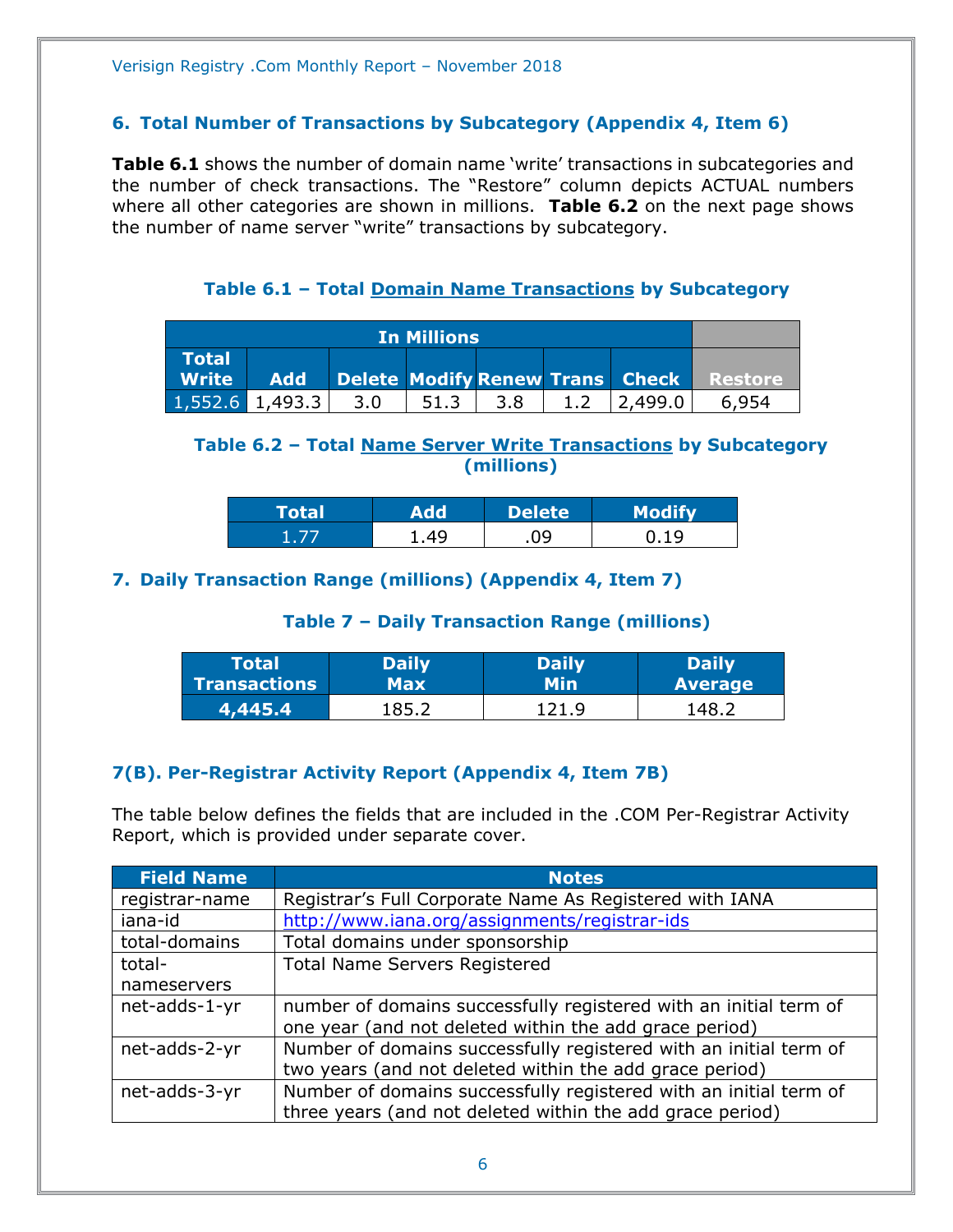| <b>Field Name</b>           | <b>Notes</b>                                                                                                                 |
|-----------------------------|------------------------------------------------------------------------------------------------------------------------------|
| net-adds-4-yr               | Number of domains successfully registered with an initial term of                                                            |
|                             | four years (and not deleted within the add grace period)                                                                     |
| net-adds-5-yr               | Number of domains successfully registered with an initial term of                                                            |
|                             | five years (and not deleted within the add grace period)                                                                     |
| net-adds-6-yr               | Number of domains successfully registered with an initial term of                                                            |
|                             | six years (and not deleted within the add grace period)                                                                      |
| net-adds-7-yr               | Number of domains successfully registered with an initial term of                                                            |
|                             | seven years (and not deleted within the add grace period)                                                                    |
| net-adds-8-yr               | Number of domains successfully registered with an initial term of                                                            |
|                             | eight years (and not deleted within the add grace period)                                                                    |
| net-adds-9-yr               | Number of domains successfully registered with an initial term of                                                            |
|                             | nine years (and not deleted within the add grace period)                                                                     |
| net-adds-10-yr              | Number of domains successfully registered with an initial term of<br>ten years (and not deleted within the add grace period) |
| net-renews-1-yr             | Domains renewed either automatically or by command (and not                                                                  |
|                             | deleted with the renew grace period)                                                                                         |
| net-renews-2-yr             | Number of domains successfully renewed with a renewal period of                                                              |
|                             | two years (and not deleted with the renew grace period)                                                                      |
| net-renews-3-yr             | Number of domains successfully renewed with a new renewal                                                                    |
|                             | period of three years (and not deleted with the renew grace period)                                                          |
| net-renews-4-yr             | Number of domains successfully renewed with a new renewal                                                                    |
|                             | period of four years (and not deleted with the renew grace period)                                                           |
| net-renews-5-yr             | Number of domains successfully renewed with a new renewal                                                                    |
|                             | period of five years (and not deleted with the renew grace period)                                                           |
| net-renews-6-yr             | Number of domains successfully renewed with a new renewal                                                                    |
|                             | period of six years (and not deleted with the renew grace period)                                                            |
| net-renews-7-yr             | Number of domains successfully renewed with a new renewal                                                                    |
|                             | period of seven years (and not deleted with the renew grace<br>period)                                                       |
| net-renews-8-yr             | Number of domains successfully renewed with a new renewal                                                                    |
|                             | period of eight years (and not deleted with the renew grace period)                                                          |
| net-renews-9-yr             | Number of domains successfully renewed with a new renewal                                                                    |
|                             | period of nine years (and not deleted with the renew grace period)                                                           |
| net-renews-10-              | Number of domains successfully renewed with a new renewal                                                                    |
| yr                          | period of ten years (and not deleted with the renew grace period)                                                            |
| transfer-                   | Transfers initiated by this registrar that were ack'd by the other                                                           |
| gaining-                    | registrar-either by command or automatically                                                                                 |
| successful                  |                                                                                                                              |
| transfer-<br>gaining-nacked | Transfers initiated by this registrar that were n'acked by the other<br>registrar                                            |
| transfer-losing-            | Transfers initiated by another registrar that this registrar ack'd-                                                          |
| successful                  | either by command or automatically                                                                                           |
| transfer-losing-            | Transfers initiated by another registrar that this registrar n'acked                                                         |
| nacked                      |                                                                                                                              |
| transfer-                   | Number of transfer disputes in which this registrar prevailed                                                                |
| disputed-won                |                                                                                                                              |
| transfer-                   | Number of transfer disputes this registrar lost                                                                              |
| disputed-lost               |                                                                                                                              |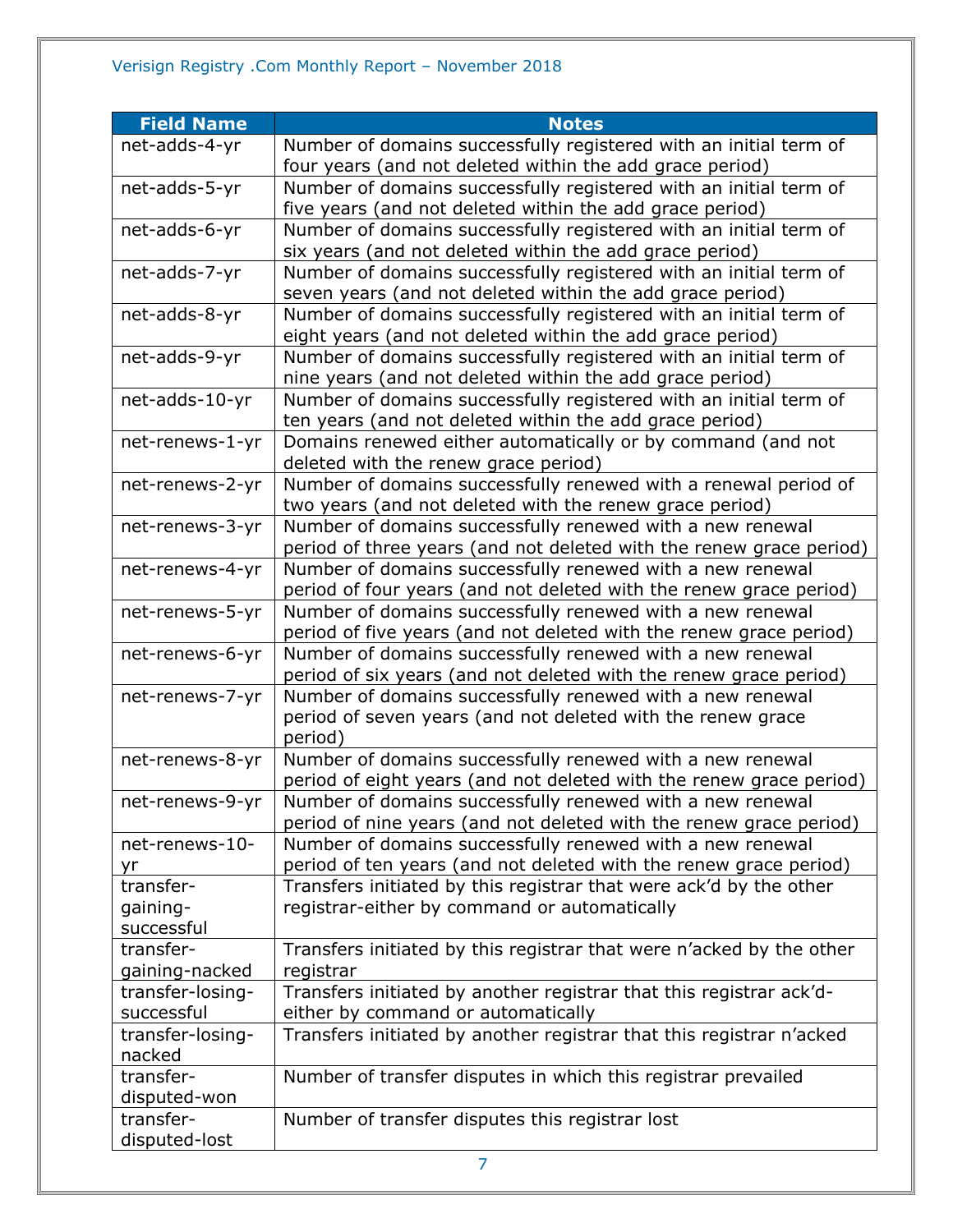| <b>Field Name</b> | <b>Notes</b>                                                         |
|-------------------|----------------------------------------------------------------------|
| transfer-         | Number of transfer disputes involving this registrar with a split or |
| disputed-         | no decision                                                          |
| nodecision        |                                                                      |
| deleted-          | Domains deleted within the add grace period                          |
| domains-grace     |                                                                      |
| deleted-          | Domains deleted outside the add grace period                         |
| domains-          |                                                                      |
| nograce           |                                                                      |
| restored-         | Domain names restored from redemption period                         |
| domains           |                                                                      |
| restored-         | Total number of restored names for which the registrar failed to     |
| noreport          | submit a restore report                                              |
| agp-exemption-    | Number of AGP policy exemption requests received                     |
| requests          | during the reporting month against deletion activity occurring in    |
|                   | the prior month                                                      |
| agp-              | Number of AGP policy exemption requests granted during the           |
| exemptions-       | reporting month                                                      |
| granted           |                                                                      |
| agp-exempted-     | Number of domain names included in AGP policy exemption              |
| domains           | requests granted during the reporting month                          |
| attempted-adds    | Number of attempted (successful and failed) domain name create       |
|                   | commands                                                             |

# <span id="page-7-0"></span>**7(C). Registry Functions Activity Report (Appendix 4, Item 7C)**

The table below defines the fields that are included in the .COM Registry Functions Activity Report, which is provided under separate cover.

| <b>Field Name</b>  | <b>Notes</b>                                                                                                |
|--------------------|-------------------------------------------------------------------------------------------------------------|
| operational-       | number of operational registrars at the end of the reporting                                                |
| registrars         | period                                                                                                      |
| ramp-up-registrars | number of registrars that have received a password for access<br>to OT&E at the end of the reporting period |
| pre-ramp-up-       | number of registrars that have requested access, but have not                                               |
| registrars         | yet entered the ramp-up period at the end of the reporting<br>period                                        |
| zfa-passwords      | number of active zone file access passwords at the end of the                                               |
|                    | reporting period                                                                                            |
| whois-43-queries   | number of WHOIS (port-43) queries responded during the                                                      |
|                    | reporting period                                                                                            |
| web-whois-queries  | number of Web-based Whois queries responded during the                                                      |
|                    | reporting period, not including searchable Whois                                                            |
| searchable-whois-  | number of searchable Whois queries responded during the                                                     |
| queries            | reporting period, if offered                                                                                |
| dns-udp-queries-   | number of DNS queries received over UDP transport during the                                                |
| received           | reporting period                                                                                            |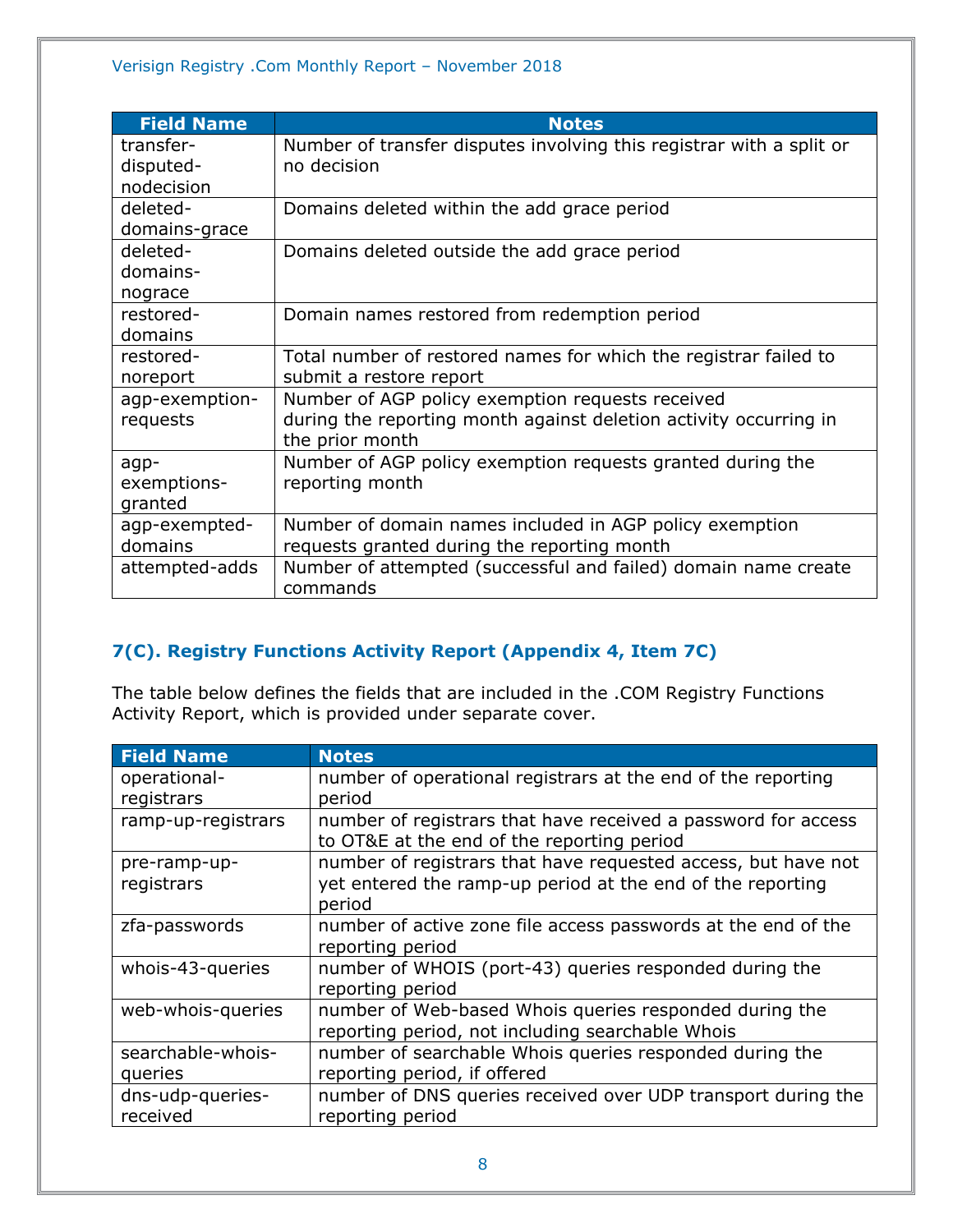# Verisign Registry .Com Monthly Report – November 2018

| <b>Field Name</b> | <b>Notes</b>                                                                                                              |
|-------------------|---------------------------------------------------------------------------------------------------------------------------|
| dns-udp-queries-  | number of DNS queries received over UDP transport that were                                                               |
| responded         | responded during the reporting period                                                                                     |
| dns-tcp-queries-  | number of DNS queries received over TCP transport during the                                                              |
| received          | reporting period                                                                                                          |
| dns-tcp-queries-  | number of DNS queries received over TCP transport that were                                                               |
| responded         | responded during the reporting period                                                                                     |
| srs-dom-check     | number of SRS (EPP and any other interface) domain name                                                                   |
|                   | "check" requests responded during the reporting period                                                                    |
| srs-dom-create    | number of SRS (EPP and any other interface) domain name                                                                   |
|                   | "create" requests responded during the reporting period                                                                   |
| srs-dom-delete    | number of SRS (EPP and any other interface) domain name                                                                   |
|                   | "delete" requests responded during the reporting period                                                                   |
| srs-dom-info      | number of SRS (EPP and any other interface) domain name                                                                   |
|                   | "info" requests responded during the reporting period                                                                     |
| srs-dom-renew     | number of SRS (EPP and any other interface) domain name                                                                   |
| srs-dom-rgp-      | number of SRS (EPP and any other interface) domain name                                                                   |
| restore-report    | RGP "restore" requests delivering a restore report responded                                                              |
|                   | during the reporting period                                                                                               |
| srs-dom-rgp-      | number of SRS (EPP and any other interface) domain name                                                                   |
| restore-request   | RGP "restore" requests responded during the reporting period                                                              |
| srs-dom-transfer- | number of SRS (EPP and any other interface) domain name                                                                   |
| approve           | "transfer" requests to approve transfers responded during the                                                             |
|                   | reporting period                                                                                                          |
| srs-dom-transfer- | number of SRS (EPP and any other interface) domain name                                                                   |
| cancel            | "transfer" requests to cancel transfers responded during the                                                              |
|                   | reporting period                                                                                                          |
| srs-dom-transfer- | number of SRS (EPP and any other interface) domain name<br>"transfer" requests to query about a transfer responded during |
| query             | the reporting period                                                                                                      |
| srs-dom-transfer- | number of SRS (EPP and any other interface) domain name                                                                   |
| reject            | "transfer" requests to reject transfers responded during the                                                              |
|                   | reporting period                                                                                                          |
| srs-dom-transfer- | number of SRS (EPP and any other interface) domain name                                                                   |
| request           | "transfer" requests to request transfers responded during the                                                             |
|                   | reporting period                                                                                                          |
| srs-dom-update    | number of SRS (EPP and any other interface) domain name                                                                   |
|                   | "update" requests (not including RGP restore requests)                                                                    |
|                   | responded during the reporting period                                                                                     |
| srs-host-check    | number of SRS (EPP and any other interface) host "check"                                                                  |
|                   | requests responded during the reporting period                                                                            |
| srs-host-create   | number of SRS (EPP and any other interface) host "create"                                                                 |
|                   | requests responded during the reporting period                                                                            |
| srs-host-delete   | number of SRS (EPP and any other interface) host "delete"                                                                 |
|                   | requests responded during the reporting period                                                                            |
| srs-host-info     | number of SRS (EPP and any other interface) host "info"                                                                   |
|                   | requests responded during the reporting period                                                                            |
| srs-host-update   | number of SRS (EPP and any other interface) host "update"                                                                 |
|                   | requests responded during the reporting period                                                                            |